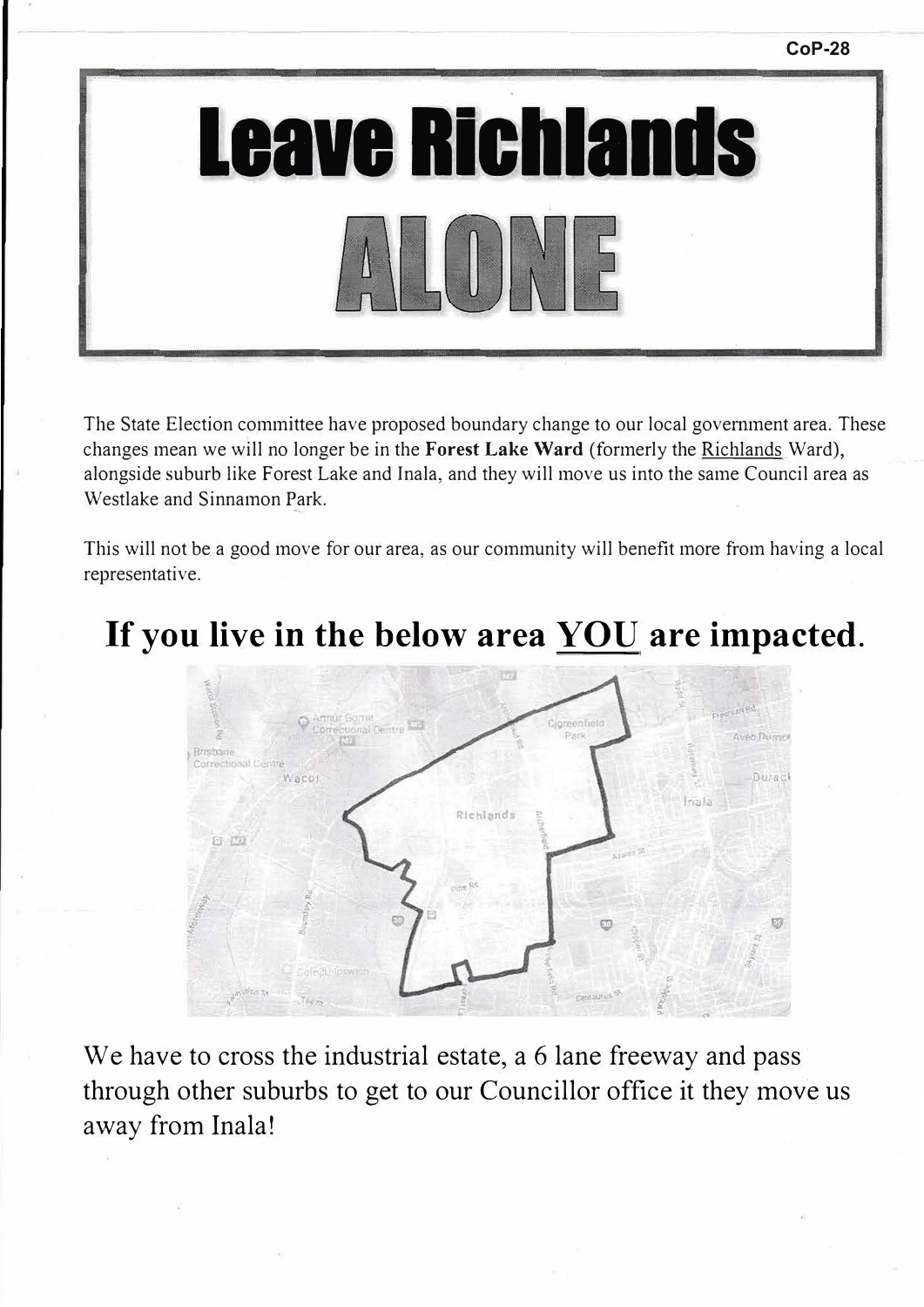Local Government Change Commission GPO Box 1393 BRISBANE QLD 4001

Or email:

LGCCsubmissions@ecq.qld.gov.au

Dear electorate commission,

I object to the change of moving Richlands from Inala and Forest Lake area. We wish to remain in the Forest Lake Ward. You already abolished Richlands Ward, leave our community ALONE!

We are separated by massive industrial estate and highway from Jamboree. Many people cant get there, so leave Richlands ALONE!

| Name:    | UC   | Chizea | 盛 |
|----------|------|--------|---|
| Address: |      |        |   |
|          | 1957 |        |   |

also email lord mayor adrian schrinner lordmayor@brisbane.qld.gov.au

and cr charles strunk forestlake.ward@bcc.qld.gov.au Tell them we need support to stop this.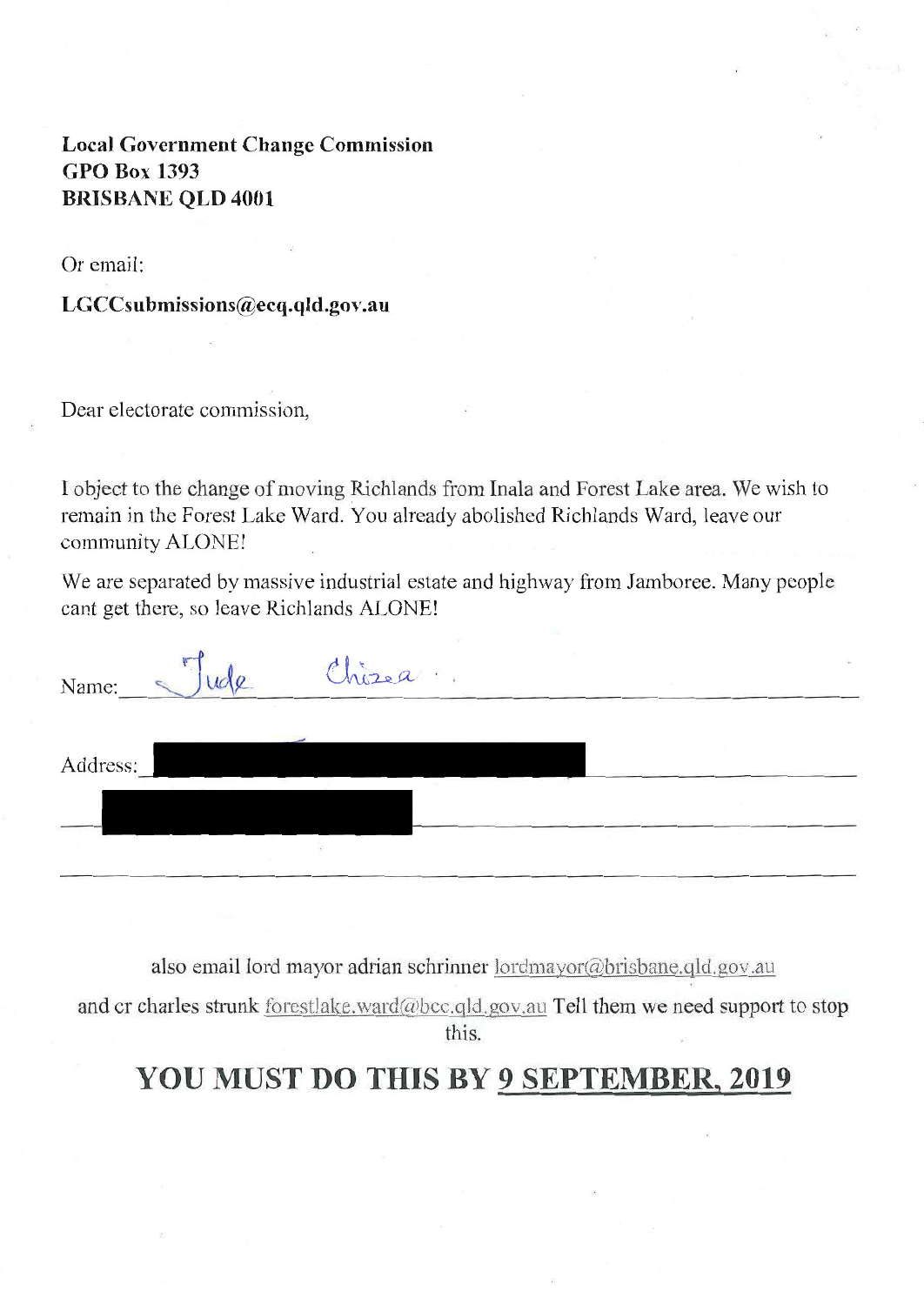**Local Government Change Commission GPO Box 1393 BRISBANE QLD 4001** 

Or email:

LGCCsubmissions@ecq.qld.gov.au

Dear electorate commission.

I object to the change of moving Richlands from Inala and Forest Lake area. We wish to remain in the Forest Lake Ward. You already abolished Richlands Ward, leave our community ALONE!

We are separated by massive industrial estate and highway from Jamboree. Many people cant get there, so leave Richlands ALONE!

|          | Name: $CRISTIAN \ CoRS(N)$ |  |
|----------|----------------------------|--|
| Address: |                            |  |
|          |                            |  |
|          |                            |  |

also email lord mayor adrian schrinner lordmayor@brisbane.qld.gov.au

and cr charles strunk forestlake.ward@bcc.qld.gov.au Tell them we need support to stop this, but an international ocni amstro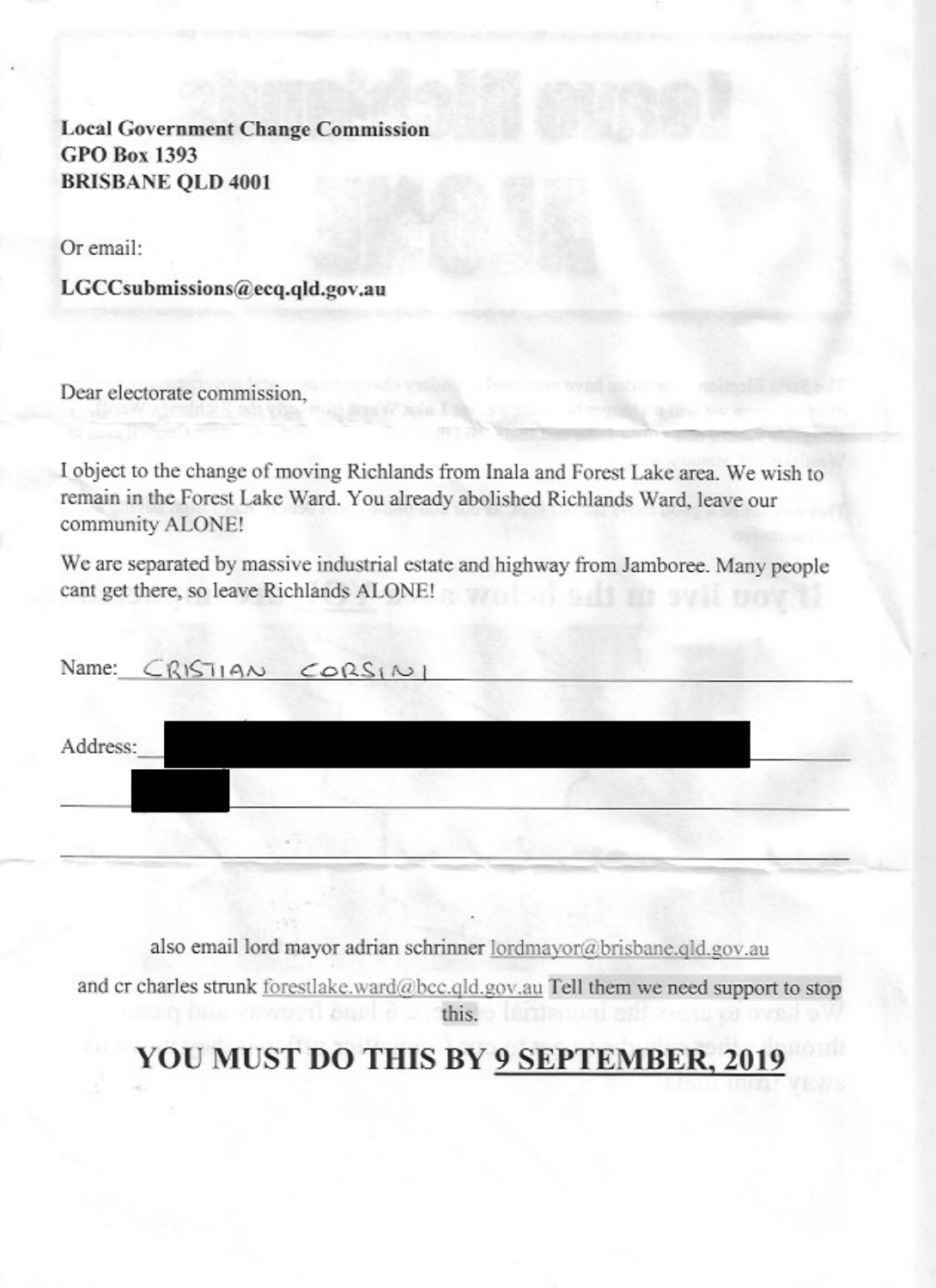#### **Local Government Change Commission GPO Box 1393 BRISBANE OLD 4001**

Or email:

#### LGCCsubmissions@ecq.qld.gov.au

Dear electorate commission,

I object to the change of moving Richlands from Inala and Forest Lake area. We wish to remain in the Forest Lake Ward. You already abolished Richlands Ward, leave our community ALONE!

We are separated by massive industrial estate and highway from Jamboree. Many people cant get there, so leave Richlands ALONE!

| Name:    | $r * Ms$ . Di Bartolo |  |
|----------|-----------------------|--|
| Address: |                       |  |
|          |                       |  |

also email lord mayor adrian schrinner lordmayor@brisbane.qld.gov.au

and cr charles strunk forestlake.ward@bcc.qld.gov.au Tell them we need support to stop this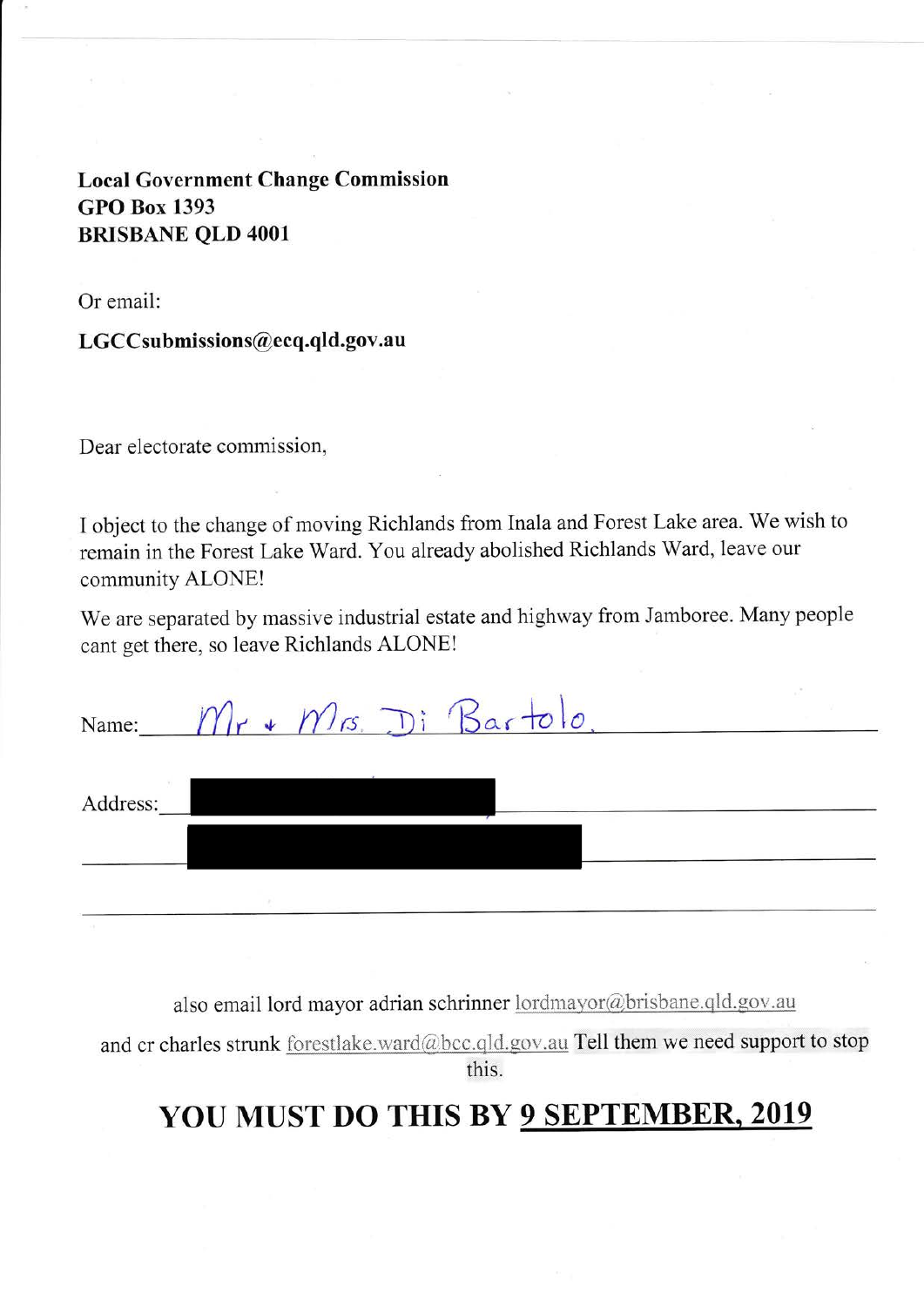

# **SAVE RICHLANDS**

Did you know there are plans to move Richlands residents into a different ward for the upcoming **Brisbane City Council elections?** 

### **SIGN THE PETITION AND SAY NO**



«AddressName» «AddressOne» «AddressTwo»

Dear «FirstName».

The Electoral Commission Queensland (ECQ) has released plans to move the residents of Richlands into a different Ward for the upcoming Brisbane City Council Elections.

After many decades of belonging to the Richlands and Forest Lake Wards, the planned move would see Richlands residents become part of the Centenary Suburbs for the 2020 election.

Many residents have contacted me to voice their frustration and anger about this planned move.

There are 2 things you can do to have your voice heard against this planned action.

- 1. Sign the petition below and used the enclosed pre-paid envelope to post back to my office
- 2. Make a direct submission to the ECQ by email -LGCCsubmissions@ecq.gld.gov.au by Monday 9 September

Tell the ECQ to keep our community together.

Regards,

Mich

**Milton Dick MP** Federal Member for Oxley **Charles Strunk** Councillor for Forest Lake Ward

|           |                | Save Richlands and keep our community together |       |  |
|-----------|----------------|------------------------------------------------|-------|--|
| Name      | <b>Address</b> | Phone                                          | Email |  |
| Allan Bui |                |                                                |       |  |
|           |                |                                                |       |  |
|           |                |                                                |       |  |

Use the enclosed reply paid envelope to return to PO BOX 4042 Forest Lake Qld 4078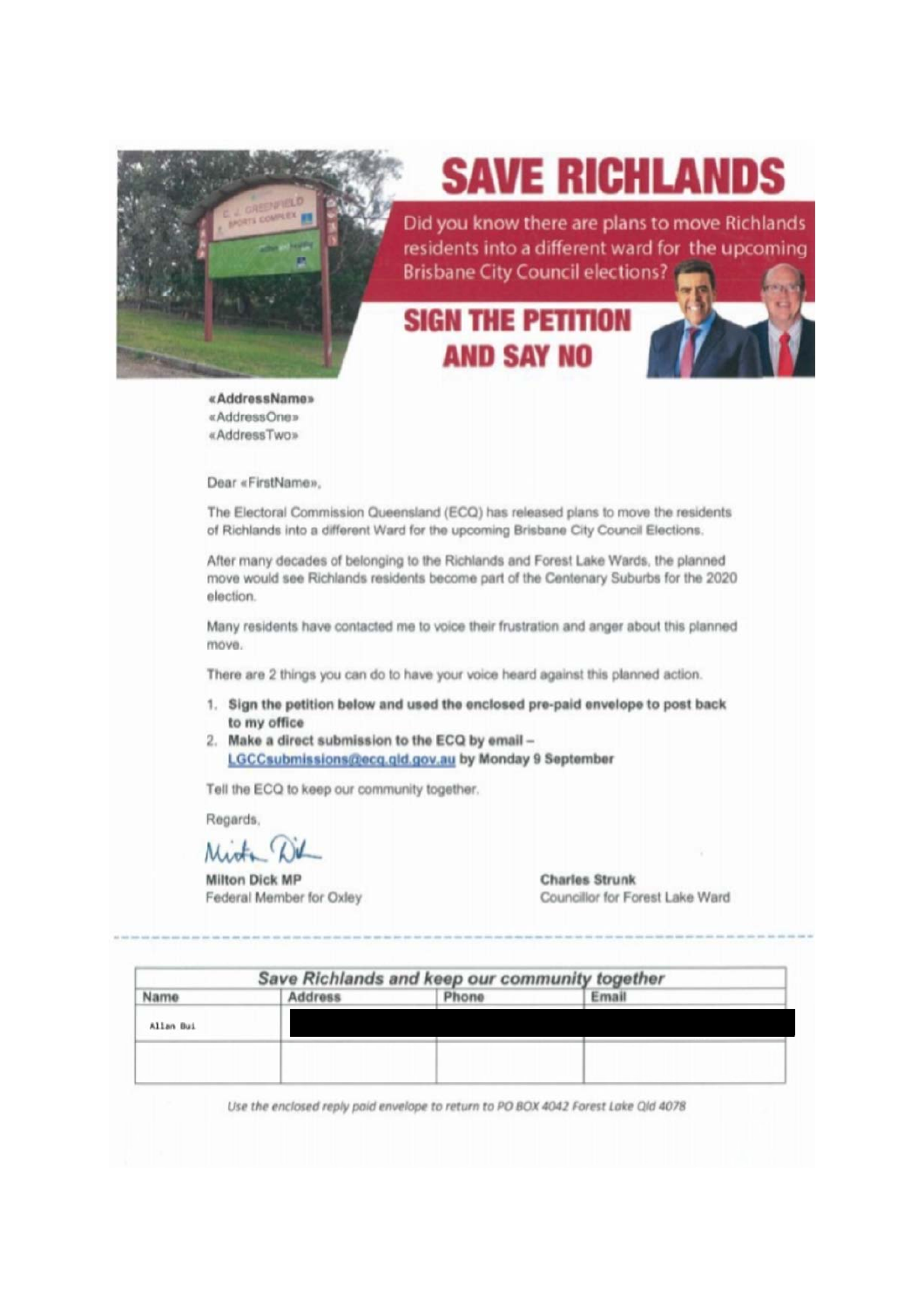**Local Government Change Commission GPO Box 1393 BRISBANE OLD 4001** 

Or email:

LGCCsubmissions@ecq.qld.gov.au

Dear electorate commission,

I object to the change of moving Richlands from Inala and Forest Lake area. We wish to remain in the Forest Lake Ward. You already abolished Richlands Ward, leave our community ALONE!

We are separated by massive industrial estate and highway from Jamboree. Many people cant get there, so leave Richlands ALONE!

HELENA Name: Address:

also email lord mayor adrian schrinner lordmayor@brisbane.qld.gov.au

and cr charles strunk forestlake.ward@bcc.qld.gov.au Tell them we need support to stop this.